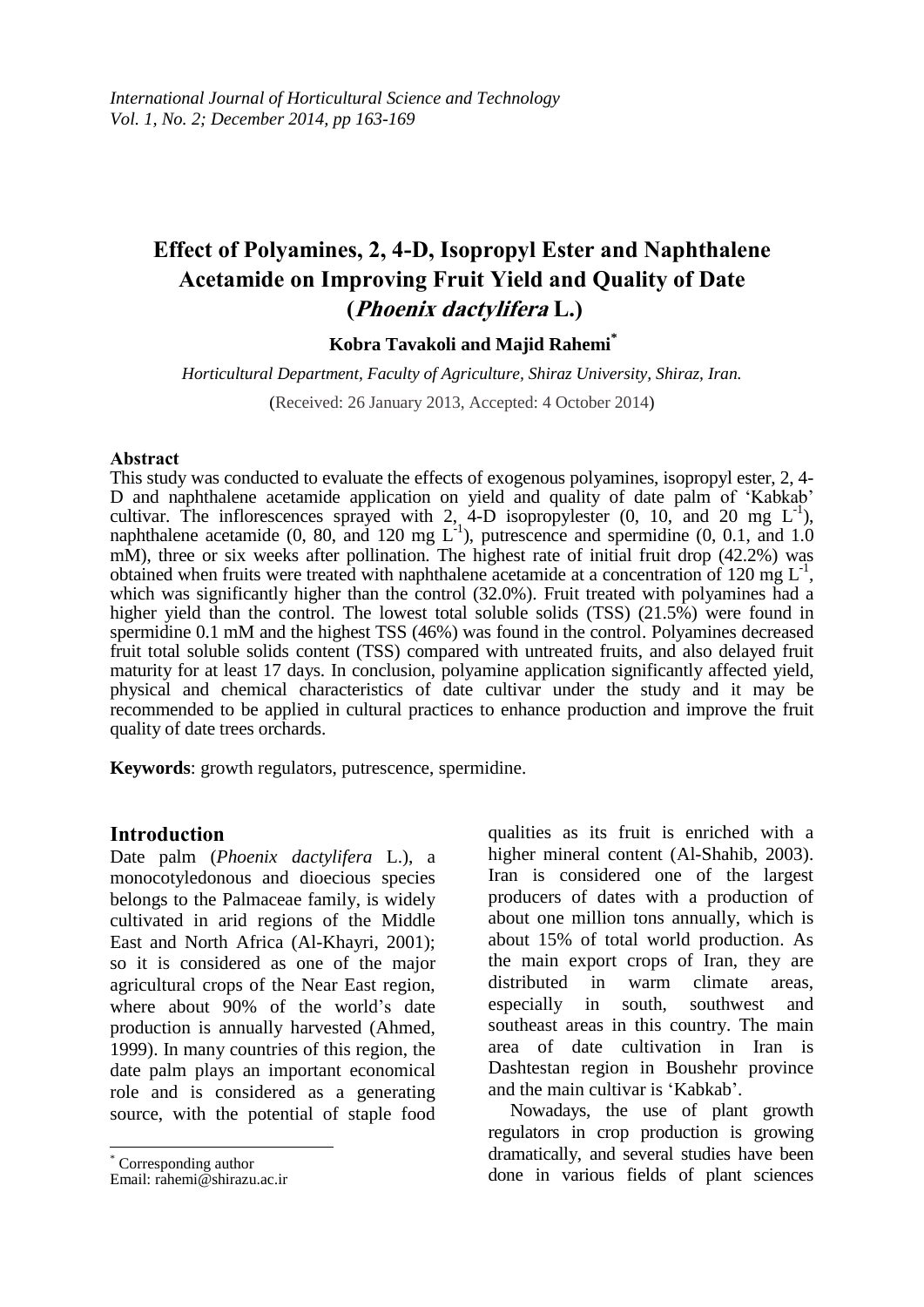(Asna-ashari *et al*., 2006). Exogenous auxin application may improve size and the pulp ratio to seeds of fruits, and also may lead to a delay in fruit maturation and ripening (Ronca *et al*., 1998). However, the application of auxins at higher concentrations has an adverse effect on fruit ripening and may totally prevent the ripening of date palm fruits (Stewart and Hield, 1950). Exogenous auxin (NAA) treatment may cause fruit thinning and increases fruit size and fruit set, and also improves fruit quality and yield on two apple fruits (Kosina, 2006) Furthermore, auxin improves fruit yield in kiwi fruits (Bregoli *et al*., 2010). Previous studies on date palms have shown that application of auxins increased fruit size, the ratio of pulp to seed, and fruit quality (Aplbaum, 1986; Bahrami, 1997; Izadi, 2008; and Mohammadi *et al*., 2008).

Polyamines are known as a new group of plant growth regulators that can cause growth stimulation by increasing their biosynthesis in the plant tissues (Arias *et al.*, 2005). The presence of polyamines in plant tissues shows that they may have a key role in the regulation of plant growth and development. The effect of exogenous polyamine application has been studied on different fruit trees including avocado (Aplbaum, 1986), mango (Malik and Singh, 2000; Malik and Singh, 2006; Malik and Singh, 2004), strawberry (Asna-ashari *et al*., 2006), sweet orange (Saleem *et al.*, 2008) and lychee (Stewart and Hield, 1950). Polyamines reduce ethylene production, probably by preventing enzymatic conversion of 1-aminocyclopropane-lcarboxylic acid (ACC) to ethylene (Aplbaum and ICekson, 1983), which results in reducing growth and delay in fruit ripening (Aplbaum, 1986). Studies on avocado (Aplbaum and Icekson, 1983; Winer and Apelbaum, 1986), mango (Malik and Singh, 2004; Malik and Singh, 2006; Malik and Singh, 2000) and strawberry revealed the effects of polyamines on preventing ethylene synthesis and reduction of total soluble solid content (TSS) of the fruits. Arginine

decarboxylase is a key enzyme involved in the synthesis of polyamines. Transcripts of polyamines biosynthesis controlling genes code arginine decarboxylase under stress (Ziosi *et al*., 2009). Studies on mango (Malik and Singh, 2000), apple (Kosina, 2006), pear (Franco- Mora *et al*., 2005), sweet orange (Saleem *et al*., 2008) and avocado (Kushad *et al*., 1988) have shown that exogenous polyamine application reduces fruit abscission and increases fruit yield. However, information on the effect of plant growth regulators application during fruit development is still scarce. The aim of this experiment was to clarify the role of plant hormones in fruit growth and development, and also the quality and quantity of date fruits of the 'Kabkab' cultivar.

# **Material and Methods**

### **Plant material**

The experiment was conducted on date palm 'Kabkab', at the Date Palm Research Center of Iran, Bushehr, Iran, during the 2010 and 2011 growing seasons. Uniform size fruits were selected for the experiment.

Plant growth regulators with different concentration of spermidine (0, 0.1 and 1.0 mM), putrescine (0, 0.1 and 1.0 mM), 2,4 diisopropyl ester  $(0, 10, \text{ and } 20 \text{ mg } L^{-1})$ , naphthalene acetamide (0, 10, and 20 mg  $L^{-1}$ ), and control (distilled water) were sprayed on three flower clusters in different directions on the trees, three and six weeks after pollination.

# **Fruits growth and quality evaluation**

Fruit growth, length and diameter of ten fruits were measured by a digital caliper. Ten fruits were weighed and mean fruit weight was recorded. Fruit length and diameter were weighted, separately.

Total soluble solids (TSS) and fruit juice pH were measured by a digital refractometer and a digital pH meter, respectively. The number of ripped fruits per cluster was counted and ripe fruit percentage was calculated.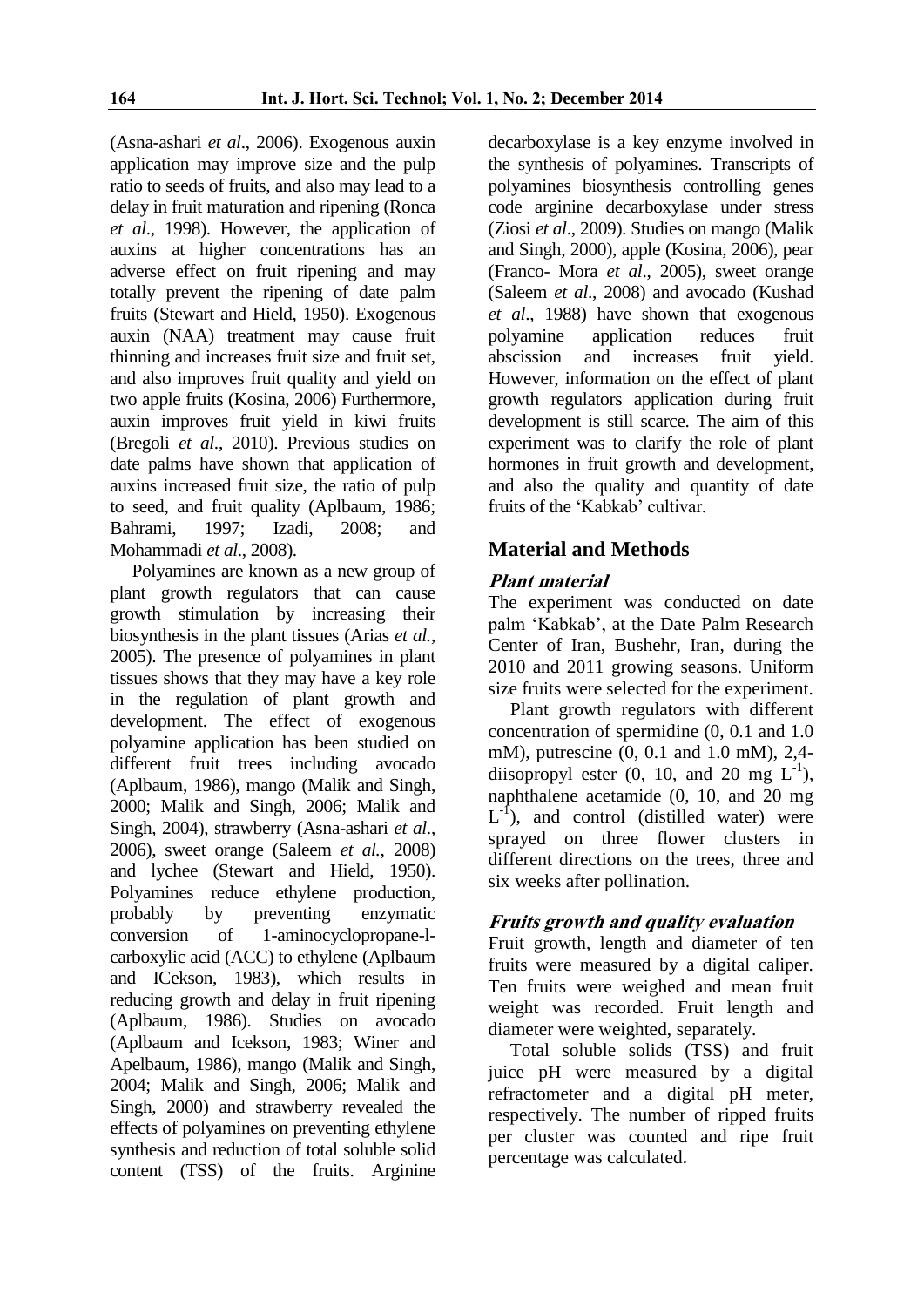### **Statistical analyses**

The experimental design was a randomized complete block design (RCBD) which was repeated twice, and each time with four replications per treatment. The data were analysed by MSTAT-c software and the means were compared using Duncan's Multiple Range test at  $P \leq 1\%$ .

### **Results**

The effect of different plant growth regulators on fruit weight is shown in Table 1. The highest fruit weight, 128.8 g, was found in  $120$  mg  $L^{-1}$  naphthalene acetamide, which was significantly higher than the control treatment (112.8 g). The lowest fruit weight, 109.6 g, was found in 0.1 mM putrescine treatment, which was significantly lower than the control treatment.

The highest fruit length (38.7 mm) was obtained with  $120$  mg  $L^{-1}$  naphthalene acetamide treatment, which was significantly higher than the control (31.8 mm). The lowest fruit length,  $(26.1 \text{ mm})$ , was found in the putrescine 1.0 mM, which was significantly lower than the control treatment (Table 1).

The effects of the treatments on the diameters of the fruits are shown in Table 1. These treatments significantly increased fruit diameter compared to the control treatment (22 mm). Although there was no significant difference between the fruit diameter of treated trees, the fruit diameters in 120 mg  $L^{-1}$  naphthalene acetamide (23.9 mm) and 80 mg  $L^{-1}$  (24.6) mm) treatments were 11.8% and 8.6% higher than the control treatment. respectively.

**Table1**. **Effects of exogenous application of different growth regulators on the characteristics of date palm fruit growth.** 

| <b>Treatments</b> | Concentration             | Fruit weight<br>(g) | Fruit length (mm)  | Fruit diameter<br>(mm) |
|-------------------|---------------------------|---------------------|--------------------|------------------------|
| Control           | $\theta$                  | $112.8 c^{\dagger}$ | $31.8$ cb          | 22a                    |
| Spermindine       | $0.1$ mM                  | 121a                | 36.4 <sub>b</sub>  | 23.2a                  |
| Spermindine       | $1.0 \text{ }\mathrm{mM}$ | 119.h               | 26.1c              | 22a                    |
| Putrescine        | $0.1$ mM                  | 109.6c              | 31.1 bc            | 21.3a                  |
| Putrescine        | $1.0 \text{ mM}$          | 115c                | 34.1 <sub>bc</sub> | 22.6a                  |
| $2.4-D$           | 10 mg $L^{-1}$            | 125c                | 35.1 abc           | 22.2a                  |
| $2.4-D$           | $20 \text{ mg } L^{-1}$   | $126.1$ ab          | $35.2$ abc         | 23.5a                  |
| <b>NAD</b>        | $80 \text{ mg } L^{-1}$   | 128.5a              | 35.75 ab           | 24.6a                  |
| <b>NAD</b>        | 120 mg $L^{-1}$           | 128.8 a             | 38.7 a             | 23.92a                 |

† Means with the same letters did not show a significant difference in accordance to Duncan's multiple range test, at  $P \leq 0.01$ .

Total fruit weight per fruit cluster was significantly lower in the control treatment (7.5 kg). The highest total fruit weight per fruit cluster (10.8 kg) was obtained in 1.0 mM spermidine, which was significantly higher than the other treatments (Table 2). Although applications of 0.1 and 1.0 mM putrescine increased fruit weight per cluster, the differences were not significant compared to the control treatment (Table 2).

The highest rate of initial fruit drop  $(42.2\%)$  was found in the 120 mg L<sup>-1</sup>

naphthalene acetamide, which was significantly higher than the control treatment (32.0%). The lowest rate of initial fruit drop was found in the 1.0 mM and 0.1 mM putrescine treatments; however, there were no significant differences between the two treatments and the control treatment (Table 2). Secondary fruit drop was significantly reduced in 0.1 mM and 1.0 mM putrescine treatments (Table 2).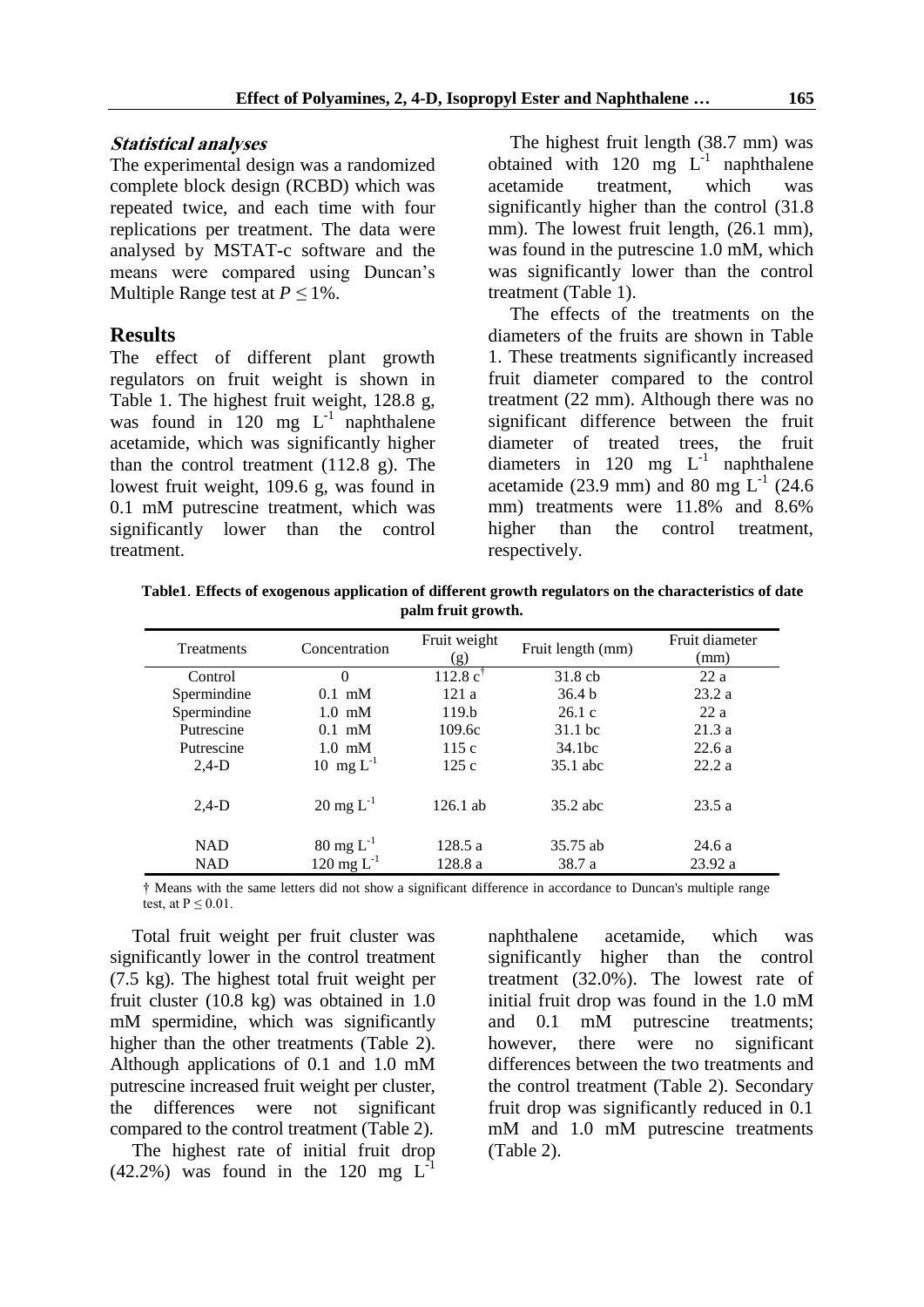| <b>Treatments</b> | Consentration           | <b>Initial Fruit</b><br>Drop $(\%)$ | Secondary Fruit<br>Drop $(\%)$ | Yield<br>$(kg cluster-1)$ |
|-------------------|-------------------------|-------------------------------------|--------------------------------|---------------------------|
| Control           |                         | $32$ bc <sup>†</sup>                | 25a                            | 7.5d                      |
| Spermindine       | mM<br>0.1               | 11c                                 | 11c                            | 10.4a                     |
| Spermindine       | $1.0 \text{ mM}$        | 5.2c                                | 5.2c                           | 10.8a                     |
| Putrescine        | $0.1$ mM                | 2.5c                                | 2.5c                           | 9.9 <sub>b</sub>          |
| Putrescine        | $1.0 \text{ mM}$        | 2.5c                                | 2.5c                           | 10.4a                     |
| $2,4-D$           | 10 mg $L^{-1}$          | 35 <sub>b</sub>                     | 17.5 <sub>b</sub>              | 8.5 ab                    |
| $2,4-D$           | $20 \text{ mg } L^{-1}$ | 34 b                                | b16                            | $9.01$ ab                 |
| <b>NAD</b>        | $80 \text{ mg } L^{-1}$ | 37.9 <sub>b</sub>                   | 18.5 <sub>b</sub>              | $9.03$ ab                 |
| <b>NAD</b>        | 120 mg $L^{-1}$         | 42.4a                               | 20a                            | 9c                        |

**Table 2**. **Effects of exogenous applications of polyamines and auxins on date palm fruit drops and yield.**

† Means with the same letters did not show a significant difference in accordance with Duncan's multiple range test, at  $P \le 0.01$ .

The highest rate of fruit drop was observed in the control treatment (25%), which was significantly higher than other treatments. Total soluble solid content (TSS) of the fruits was significantly different in the experimental treatments (Table 3). The highest TSS value was found in the control treatment (62.8%). The lowest TSS content (34.0%) was found in spermidine 0.1 mM, which was significantly lower than the other treatments (Table 3). Table 3 shows the effect of experimental treatments on fruit juice pH. Fruit pH was significantly higher in the

control  $(7.4)$  and 2, 4-D  $(7.5)$  treatments. Effects of polyamines on reducing fruit juice pH were higher than the auxin treatments and the lowest fruit juice pH (5.6) was found in spermidine 1.0 mM. The number of ripened fruits was significantly higher in the control (95%) and naphthalene acetamide 120 mg  $L^{-1}$  (97%) (Table 3). The lowest number of ripe fruits was found in spermidine 0.1 mM (75%), which was significantly lower than the control treatment. Spermidine 0.1 mM had a delay in fruit ripening for 17 days in comparison to the control treatment (Table 3).

**Table 3**. **Effects of exogenous application of polyamines and auxins on date palm fruit quality indices and fruit ripening delay.**

| Treatments  | Concentration           | TSS(%)            | pH               | Delay in Fruit ripening<br>(Day) |
|-------------|-------------------------|-------------------|------------------|----------------------------------|
| Control     | $\Omega$                | $62.8a^{\dagger}$ | 7.4a             |                                  |
| Spermindine | $0.1 \text{ mM}$        | 39 <sub>b</sub>   | 5.5 $c$          | 17 <sub>b</sub>                  |
| Spermindine | $1.0 \text{ mM}$        | 34b               | 6.2 <sub>b</sub> | $14$ ab                          |
| Putrescine  | $0.1$ mM                | 40.1 <sub>b</sub> | 6.3 <sub>b</sub> | 12 <sub>b</sub>                  |
| Putrescine  | $1.0 \text{ mM}$        | 38.2 <sub>b</sub> | 5.6c             | 10 <sub>b</sub>                  |
| $2,4-D$     | 10 mg $L^{-1}$          | 57 a              | 7 ab             | 8 c                              |
| $2,4-D$     | $20 \text{ mg } L^{-1}$ | 56 a              | 7 ab             | 8 b                              |
| <b>NAD</b>  | $80 \text{ mg } L^{-1}$ | 56.3 a            | 7.3 ab           | 9 b                              |
| <b>NAD</b>  | 120 mg $L^{-1}$         | 58.7 a            | 7 ab             | 9 b                              |

† Means with the same letters did not show a significant difference in accordance to Duncan's multiple range test, at  $P \leq 0.01$ .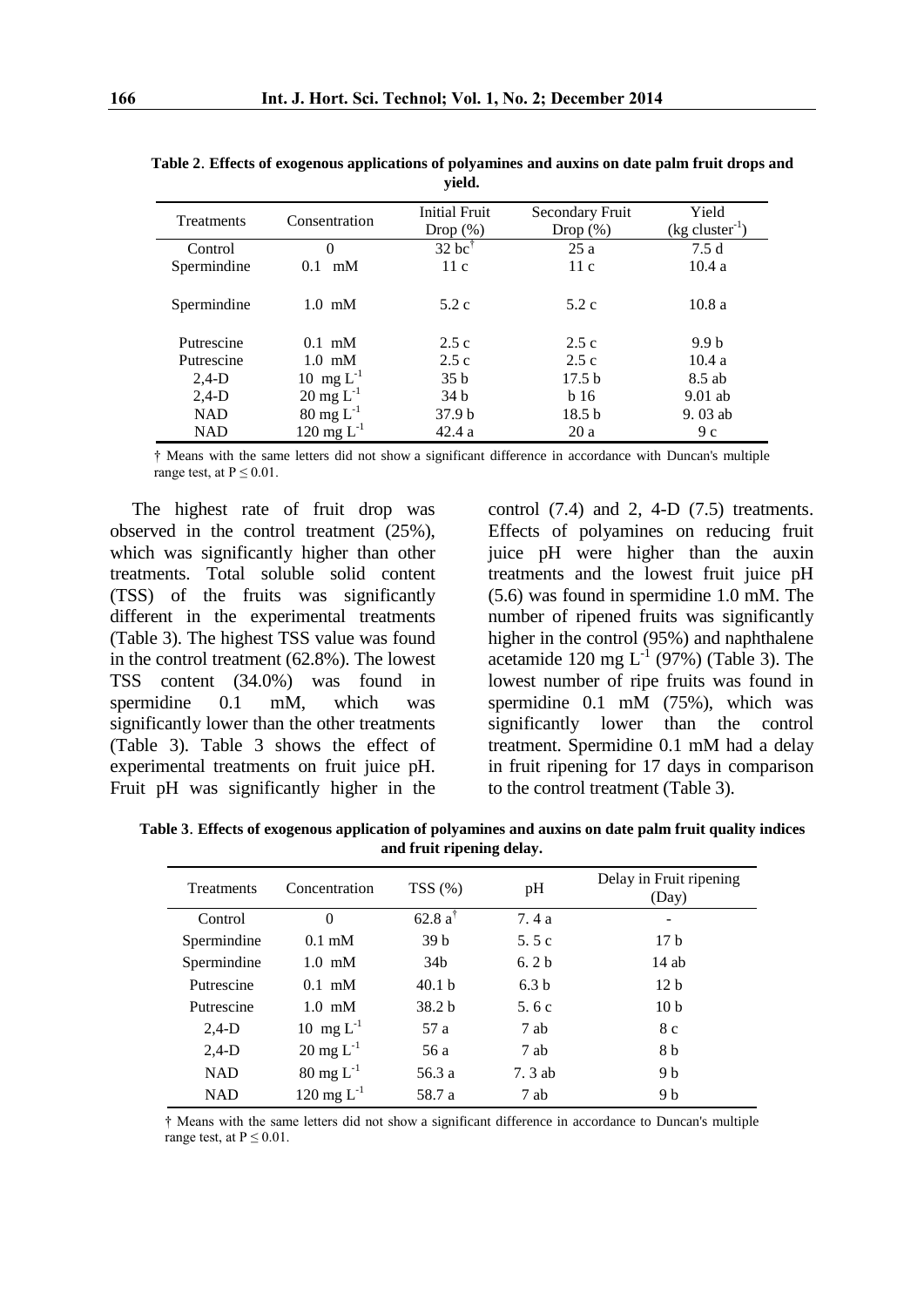# **Discussion**

There were no significant differences between the results of the two years of this study. The effects of experimental treatments on fruit growth and quality were different. Fruit growth indices involving mean fruit weight, fruit length and fruit diameter, were significantly higher in auxin treated fruits.

The results of this investigation showed that auxins are more effective than polyamines in increasing the growth of date palm fruits. Experimental treatments had no significant effect on fruit diameter. However, the highest fruit weight, fruit length and diameter were found in 120 mg L<sup>-1</sup> naphthalene acetamide treatment (Table 1). The results are in accordance to the results of Bahrami, 1997; Izadi, 2008; and Mohammadi *et al*., 2008.

In this study, polyamines slightly increased fruit growth indices, i.e., fruit length and weight. Previous researches on strawberry (Asna-ashari *et al*., 2006), sweet orange (Saleem *et al.,* 2008), and lychee (Stern and Gazit, 2000) also showed the effect of polyamines on increasing fruit growth indices. Bais and Ravishankar (2002) stated that polyamines are a new group of plant growth regulators and may act as secondary signal transductions. They control important physiological processes in plans such as embryogenesis, cell division, morphogenesis and plant development (Bais and Ravishankar, 2002).

The highest rate of secondary fruit drop was found in the control treatment (25%), which was significantly higher than other treatments (Table 2). Putrescine treatments significantly reduced secondary fruit drop (Table 2). Taghipour and Rahemi (2009) and Mohammadi *et al.* (2008) also found the same results on using auxins on date palm. It has been reported that the application of auxins may change hormonal balance in fruits and induce ethylene evocation which leads to fruit drop (Bregoli *et al*., 2010). Generally, treatments that induce fruit drop and fruit number reduces the competition between the fruits for the photosynthesis assimilates, which gradually lead to an increase in fruit growth. Hence, the effect of naphthalene acetamide on increasing date palm fruit growth indices may be related to inducing fruit drop. Ravankar (2009) reported the same results for lime fruit.

In this study, polyamine application reduced date palm fruit drop. Studies of Malik *et al*. (2006) on mango, Kosina (2006) on apple, Franco (2005) on pear, Malik and Singh (2000) on mango, Saleem (2008) on sweet orange, and Kushad (1988) on avocado also showed that exogenous polyamine application reduced fruit drop.

Polyamines reduced ethylene production, probably by preventing enzymatic conversion of 1-aminocyclopropane-lcarboxylic acid (ACC) to ethylene (Aplbaum and ICekson, 1983); and so their application indirectly reduced fruit drop (Aplbaum, 1986). It has been stated that effects of exogenous polyamines on preventing fruit drop and increasing yield depends on time and concentration of the treatments. In this study, polyamines applied on the fruits at two different times during the active growth of the fruits, prevented fruit drop and increased fruit yield. The highest fruit yield (10.8 kg cluster-1 ) was obtained in spermidine 1 mM, which was significantly higher than other treatments (Table 2). Studies of Malik *et al*. (2006, 2000) showed that exogenous polyamines application increased mango fruit growth and yield.

The highest TSS value was found in the control treatment (62.8%). TSS was significantly lower in spermidine 0.1 mM (34%) (Table 2). Malik *et al*. (2000, 2006) and Asna-ashari *et al*. (2006) reported that exogenous polyamine application may reduce the TSS of fruits. TSS was reduced in auxin-treated fruits. Previous research on date palm has shown that exogenous auxin application may reduce the TSS of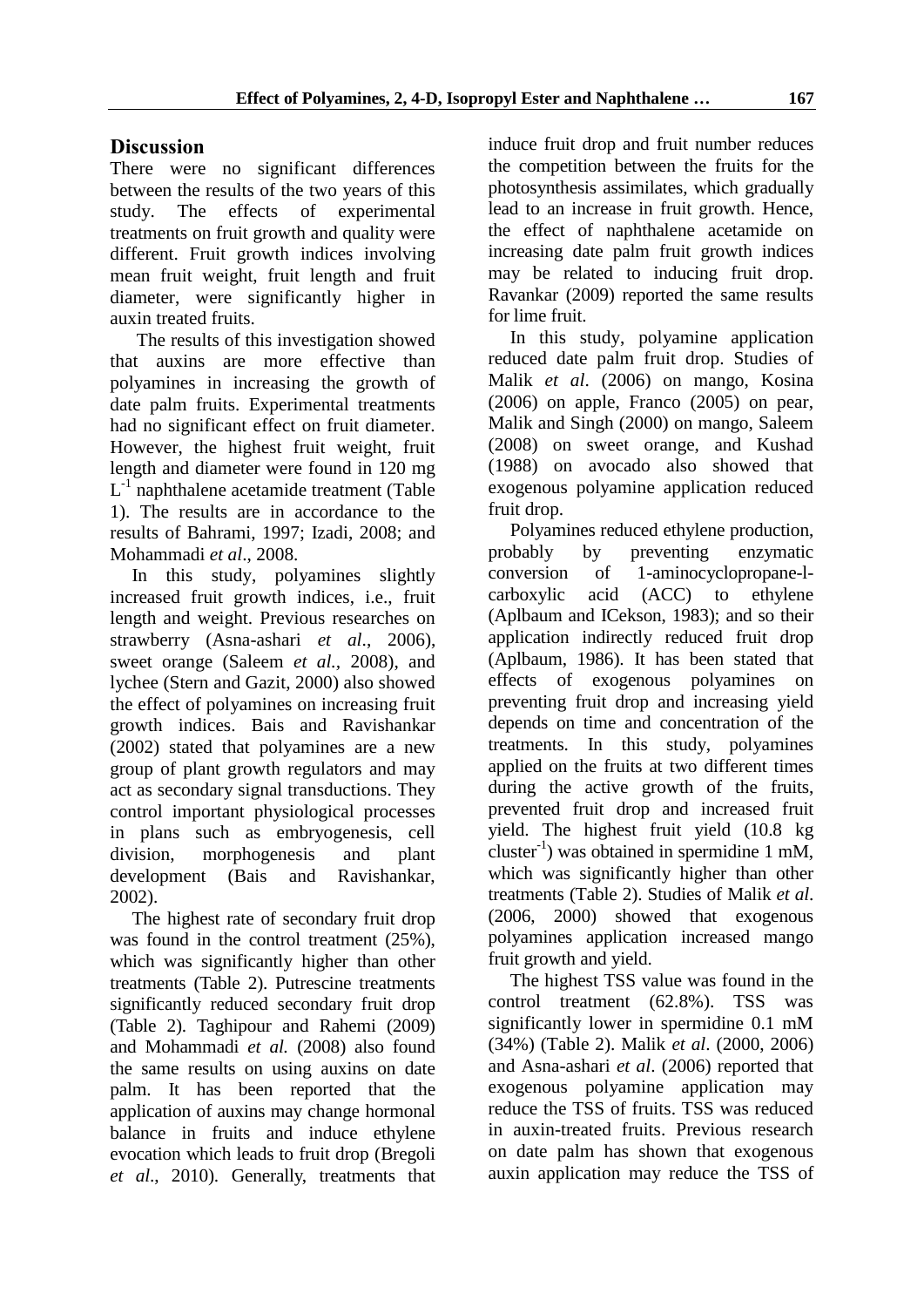fruits (Izadi, 2008; Bahrami, 1997; Mohammadi *et al*., 2008). Exogenous auxins and cytokinins increase proteins biosynthesis via increasing RNA transcription and RNA polymerase activity. In addition, auxins induce cell elongation and increase cell volume, which is followed by a water influx increase (Alcazar *et al*., 2006; Malik and Singh, 2000). Hence, reduced TSS after auxin application may be related to a dilution effect due to higher water absorption.

Different treatments had different effects on date palm fruit ripening. The highest number of ripped fruits was found in  $120$  mg  $L^{-1}$  naphthalene acetamide (97%), and the lowest number was found in 0.1 mM spermidine (80%). As Aplbaum (1984) stated, this result may be due to the effect of polyamines on reducing ethylene biosynthesis by reducing the activity of ACC-decarboxylase. The result suggested

### that free polyamines may act as antisenescence factors in the plants.

Exogenous auxins application delayed date palm fruit ripening (Table 2). Bahrami (1997), Izadi (2008) and Mohammadi *et al*. (2008) also reported that exogenous auxins application delayed date palm fruit ripening. Alcazar *et al*. (2006) stated that there is an induced delay in the ripening of fruits after exogenous auxin application, which is probably due to a reduction of acetaldehyde biosynthesis, which has shown that production of some acetaldehyde is critical for fruit ripening (Arias *et al*., 2005). This study can lead to the conclusion that spraying of polyamines significantly affects the yield, physical and chemical characteristics of 'Kabkab' date cultivar, and it is recommended that it is applied in cultural practices to enhance production and improve fruit quality of date tree orchards.

### **References**

- 1. Abu-Kpawoh, J.C., Y.F., Xi, Y.Z., Zhang and Y.F., Jin. 2002. Polyamine accumulation following Hot-water dips influence chilling injury and decay in friar plum fruit. Food Chem. Toxic. 67(7):2649-2653.
- **2.** Asna-ashari, M., Zakayie Khosro-Shahi, M. R. and Ershadi, M. 2006. Effect of exogenous putrescine on postharvest life of strawberry. J. Res. Agr. Sci. 6:15-25 (in Farsi).
- 3. Al-Khayri J.M. 2001. Optimization of biotin and thiamine requirements for somatic embryogenesis of date palm (*Phoenix dactylifera* L.). *In Vitro* Cell. Dev. Biol. Plant 37:453-456.
- 4. Al-Shahib, W. and R.J. Marshall. 2003. The fruit of the date palm: it's possible use as the best food for the future? Int. J. Food Sci. Nutr. 54: 247-59.
- 5. Ahmed, A.A., 1999. Date palm postharvest processing technology in Libya. Regional Workshop on Date Palm Postharvest Processing and Technology in Iran.
- 6. Alcazar, R, F. Marco, J.C. Cuevas, M. Patron, A. Ferrand, P. Carrasco. A. F. Tiburcio and T. Altabella. 2006. Involvement of polyamines in

plant response to abiotic stress. Biotechnol. Lett. 28 1867-1876.

- 7. Aplbaum, A, C. Burgeon, J. Andrew, M. Lieberman, R. benarie and A. Mattod. 1981. Polyamines inhibit biosynthesis of ethylene in higher plant tissue and fruit protoplast. Plant Physiol. 68:453-456.
- 8. Aplbaum, A and I. Icekson. 1983. Applied polyamines inhibit macromolecule synthesis in plant tissue. In: Advances in Polyamine Research. Bacharach, U., A. Kaye and R. Chayen. Ravan Press, New York, pp: 437-442.
- 9. Aplbaum, A. 1986. Polyamine involvent in the development and ripening of avocado fruit. Acta Hort .179:779-785.
- 10. Arias, M., J. Carbonell and M. Agusti. 2005. Endogenous free polyamines and their role in fruit set of low and high parthenocarpic ability citrus cultivars, Plant Physiol. 126(8):845-853.
- 11.Bahrami, H.R. 1997. Evaluating the effects of naphthaleneacetic acid, naphthalene acetamid, and 2, 4-diisopropylester on fruit size, yield, quality, and ripening time of date palm 'Shahani'. M.Sc. thesis in Horticultural Science,